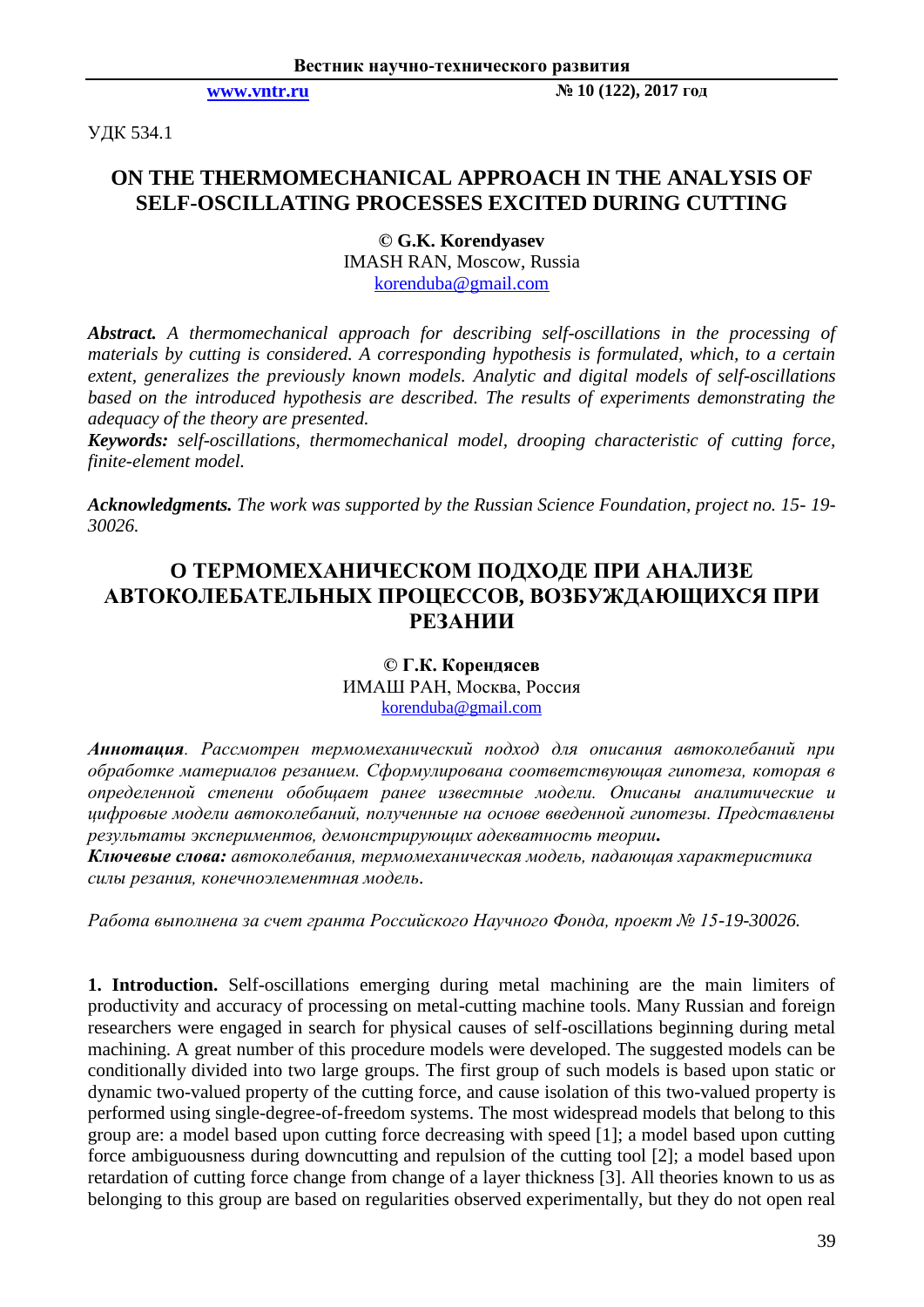### **[www.vntr.ru](http://www.vntr.ru/) № 10 (122), 2017**

physical causes of these phenomena and do not provide predicting a level of vibration during the cutting. To the second group we can refer those theories that are based on presentation of a technological system in a form of two or more degrees of freedom, where self-oscillations are explained by an availability of coordinate connection between them [4, 5, 6, 7]. This phenomenon is studied sufficiently well. The mathematical models are already formed and the methods of struggle against such type of self-oscillations are developed. But the principle of coordinate connection cannot explain self-oscillations actuation in twisting systems and in systems with one degree of freedom. On metal-cutting machine tools the twisting systems are widely used, and the systems with one degree of freedom are frequently met when working with symmetrically arranged edges, i. е. when performing drilling, hole enlarging, pulling through etc. operations. These speculations suggest an idea about existence in technological systems of a physical principle responsible for actuation of self-oscillations, depicted by models with one degree of freedom.

**2. Thermomechanical oscillations.** Attentive consideration of existing models of self-oscillations when cutting with one degree of freedom [1, 2, 3] suggests a thought, that phenomena, laying in their foundation, are the results of a unique deep physical principle. Disclosure of this principle will provide more deep understanding of the nature of self-oscillations during cutting and to offer methods of struggle against this phenomenon.

Consideration of connections between mechanical and thermodynamic processes, taking place during metal cutting, permitted suggesting a hypothesis about thermomechanical nature of selfoscillations during cutting.

The cutting forces arising during the cutting process are created mainly by means of plastic deformation of a cutted layer of the half-finished article material and overcoming of friction forces on the operational surfaces of the working tool. The mechanical energy, spent on plastic deformation of half-finished article material and friction between surfaces of a tool, cutting waste and the product is converted into heat energy, that results in essential increase of the cutting zone temperature [8]. At increasing temperature of the half-finished article material some structural conversions take place, and, as a result, mechanical properties of the processed material, such as elasticity modulus, flexural yield stress and limit of the ultimate strength become changed, that in its turn results in change of cutting force. Thus, mechanical and heat processes taking place during cutting, become continuously connected each with other and interdependent each from others.

A majority of metals processed by cutting has a drooping dependence of their mechanical characteristic upon temperature as their distinctive feature. The cutting force directly depends on the limit of the ultimate strength  $\sigma$  of the processed material and in the first approximation is proportional to it. Consequently, dependence "cutting force – temperature" also has a negative angle of slope, that determines potential instability of the system, and, as a consequence, has a possibility of emergence of self-oscillations in it.

**3. Mathematical model.** Let us consider a dynamic model shown in fig. 1, in which the cutting force F=F( $\Theta$ ) is a known steadily decreasing function on the temperature  $\Theta$  in the cutting zone.



**Fig. 1.** The self-oscillating system.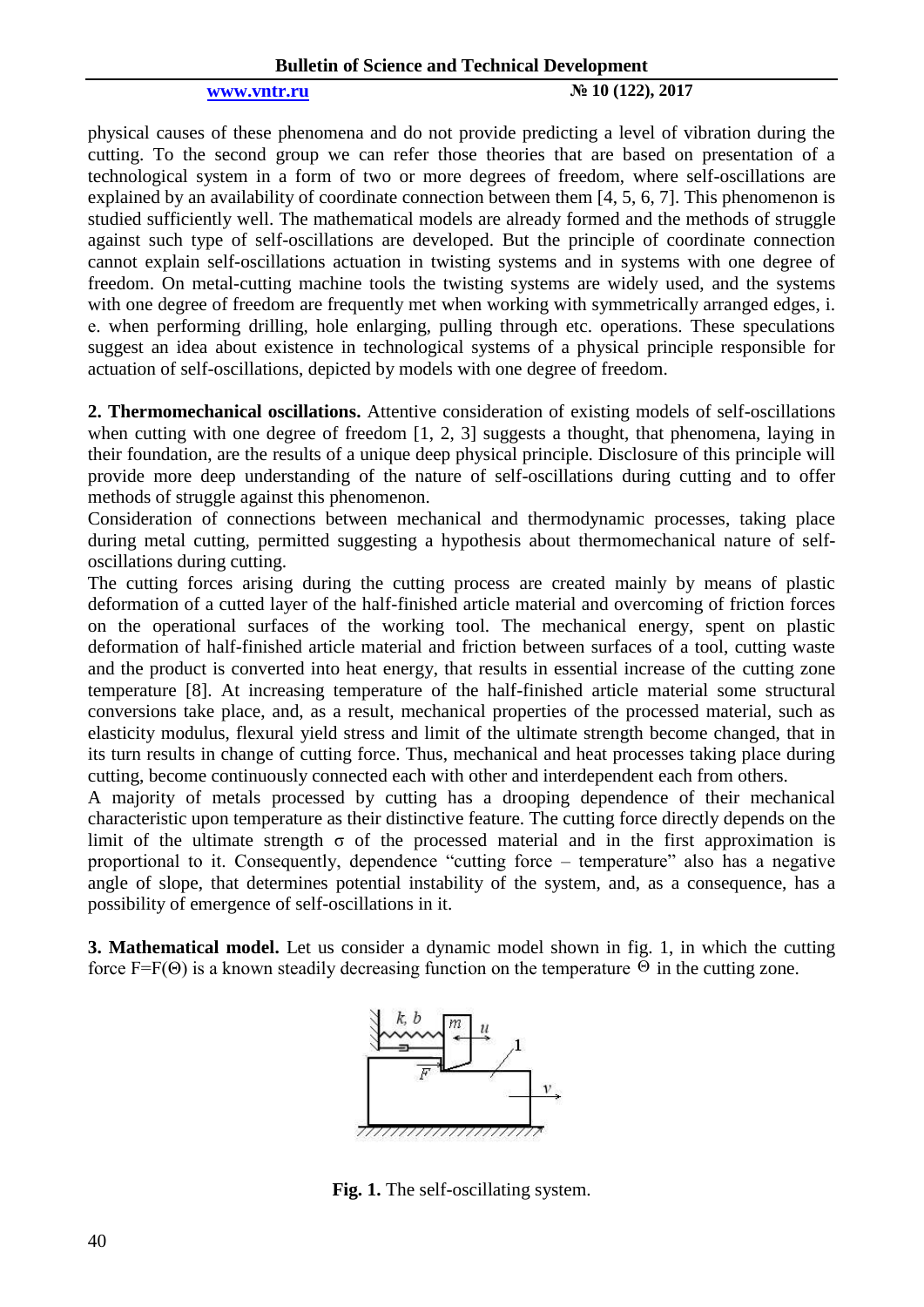**[www.vntr.ru](http://www.vntr.ru/) № 10 (122), 2017 год**

An equation of the cutting tool oscillations has the form

$$
m\ddot{u} + b\dot{u} + cu = F(\theta) \tag{1}
$$

For calculation of temperature in the cutting zone let us write an equation of energy balance connecting change of temperature in the cutting zone with mechanical energy converted into the heat energy and the heat released into ambient medium

$$
CM\dot{\theta} + H(\theta - \theta_0) = F(\theta)(v - \dot{u}),
$$
\n(2)

where  $\Theta_0$  is the ambient medium temperature; *M* is the heated mass; *C* is the specific heat capacity; *H* is the coefficient of heat transfer.

The system of equations (1), (2) has a particular solution corresponding to steady equilibrium state  $\dot{u} = 0, \dot{\theta} = 0$ 

From equation (1) let us find a position of a cutting tool in the steady state

$$
u_m = F_m/c \tag{3}
$$

where  $F_m = F(\Theta_m)$ , and the equilibrium temperature  $\Theta_m$  is found by solving the following equation derived from the equation (2)

$$
F(\theta) = (\theta - \theta_0)H/v.
$$
\n(4)

Now let us go over to estimation of stability of the found equilibrium condition. With this purpose let us introduce the new coordinates  $x=u-u_m$  and  $\theta=0$ - $\Theta_m$ , describing small deviations of the coordinate and temperature from the above obtained stationary values and let us carry out linearization of the cutting force dependence on the temperature in vicinity of these values.

$$
F(\theta) = F(\theta_m) + \chi(\theta - \theta_m) = F_m + \chi\vartheta,\tag{5}
$$

where  $d\theta$   $\big|_{\theta = \theta_m}$ *dF*  $\theta\,\,\mid_{\theta=\theta}$  $\theta$ χ =  $=\frac{dF(\theta)}{dt}$ 

In the result from the equations  $(1)$ ,  $(2)$ , taking into account equalities  $(3)$ ,  $(4)$ , having limited by values of the first order of smallness, we obtain equations describing small oscillations with respect to equilibrium position

$$
m\ddot{x} + b\dot{x} + cx = \chi \vartheta,\tag{6}
$$

$$
CM\dot{\vartheta} + (H - v\vartheta) = -cu_m\dot{x}.
$$

From equation (6) we find

$$
\Theta = -\frac{1}{\chi}(m\ddot{x} + b\dot{x} + cx); \dot{\Theta} = -\frac{1}{\chi}(m\ddot{x} + b\ddot{x} + \dot{c})
$$
\n(7)

After substitution (3) into (2) we shall obtain on rearrangement the following equation with respect to *x*: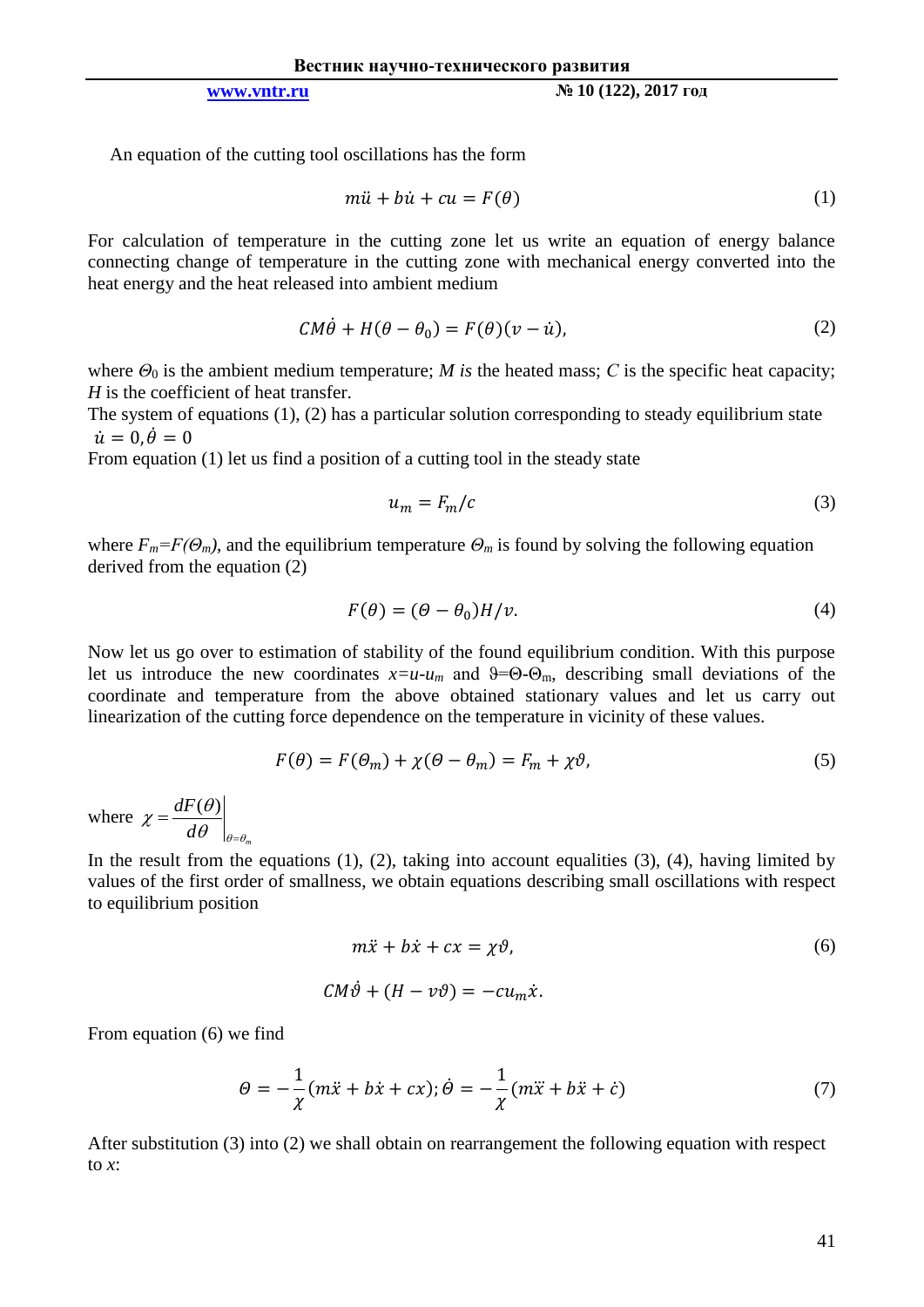## **[www.vntr.ru](http://www.vntr.ru/) № 10 (122), 2017**

$$
\ddot{x} + (2n + h - Gv)\ddot{x} + [\omega_0^2 + 2n(h - Gv) + G\omega_0^2 u_m]\dot{x} + (h - Gv)\omega_0^2 x = 0,
$$
\n(8)

where  $2n = \frac{b}{n}$ ;  $\omega_0^2 = \frac{c}{n}$ ;  $h = \frac{11}{n}$ ;  $G = \frac{\lambda}{n}$ .  $C_0$ <sup>-</sup>  $m$ <sup>''</sup><sup>-</sup> CM<sup>'</sup><sup>-</sup> CM<sup>'</sup> *G CM*  $h = \frac{H}{a}$ *m c m*  $n = \frac{b}{a}$ ;  $\omega_0^2 = \frac{c}{b}$ ;  $h = \frac{H}{a}$ ;  $G = \frac{\chi}{a}$ Let us write characteristic equation:

 $a_0 p^3 + a_1 p^2 + a_2 p + a_3 = 0,$  (9)

where  $a_0 = 1; a_1 = 2n + h - Gv; a_2 = \omega_0^2 + 2n(h - Gv) + G\omega_0^2 u_m; a_3 = (h - Gv)\omega_0^2$  $3 - (n - \sigma v)\omega_0$ 2  $\mathcal{O}$  $a_0 = 1; a_1 = 2n + h - Gv; a_2 = \omega_0^2 + 2n(h - Gv) + G\omega_0^2 u_m; a_3 = (h - Gv)\omega_0^2$  In accordance with Routh – Gurvitz criteria for the system stability described by the third order equation, except for positive coefficients of the characteristic equation (9) it is necessary to provide fulfillment of the condition  $a_1a_2>a_0a_3$ , which, taking into the account the accepted designations, takes the form

$$
(2n + h - Gv)[\omega_0^2 + 2n(h - Gv) + G\omega_0^2 u_m] > (h - Gv)\omega_0^2
$$
\n(10)

First of all, we are concerned in the case of drooping characteristic of the cutting force, at which the derivative  $\chi$ <0, and according to designations adopted in (8) G<0. In this case in the equation (9) the coefficients  $a_1>0$ ,  $a_3>0$ , and for the provision of stability except for condition (10) it is necessary to require fulfillment of the inequality  $a_2>0$ .

It is easy to show, that this inequality is weaker than the condition (10). Really, if we shall state  $a_2=0$ , then the left part of the inequality (1) becomes equal to zero and, consequently, the inequality is violated, i.е. destabilization takes place and self-oscillations are actuated. Thus, for estimation of stability and building a boundary of stability loss area it is necessary to use the inequality (10).

In absence of dissipation in the oscillatory system, i. е. at *n=*0 the inequality (10) is violated and self-oscillations are actuated at any value  $G<0$  (or  $\chi<0$ ).

The considered model is built at certain assumptions. It is assumed that heating at cutting takes place uniformly in a certain volume, having the mass M, and transfer of heat into the medium takes place through a boundary of sharp temperature difference.

From exploration of temperature processes, accompanying metal cutting, it is known, that a zone of highest temperatures is really situated in a sufficiently narrow vicinity of the cutting tool contact with a half-finished article, and change of temperatures during dissipation of heat into a medium takes place with sufficiently high gradient. Analytic solution of a redetermined model of this process is hardly possible.

Therefore further study of thermomechanical self-oscillations was performed using digital methods.

**4. Finite-element model.** A two-dimensional finite-element model is shown in fig. 2. During its constructing we used an ideal elastoplastic model made of material, which elasticity modulus and limit of stretching strain depend upon temperature. The tool is simulated as an oscillatory system with one degree of freedom. The friction between the tool, a half-finished article and a cutting waste is considered to be a Coulomb type.

The shear deformation critical value is chosen as the criterion for estimation of chip formation, at which achievement the element is deleted from a mesh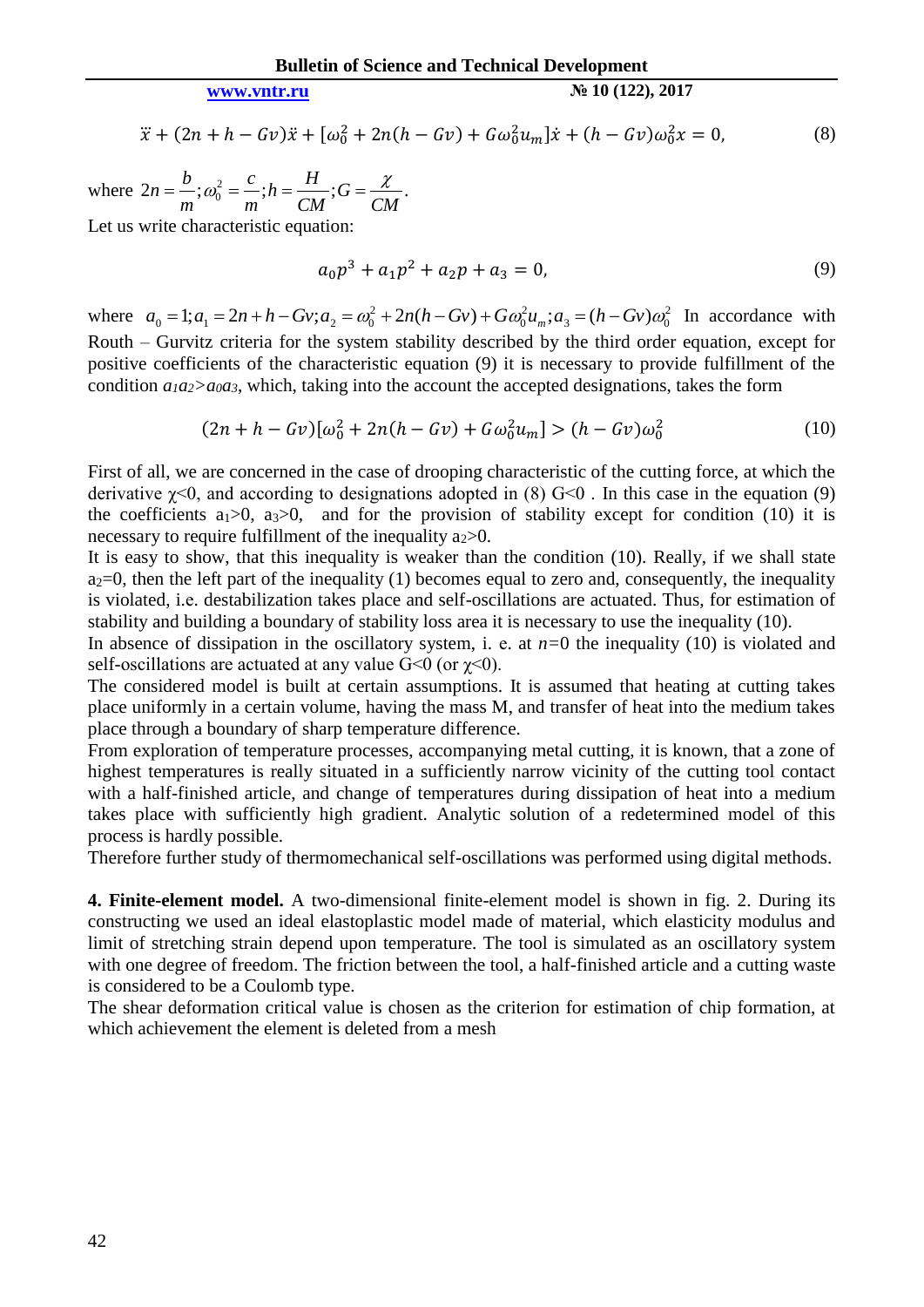

**Fig. 2.** Boundary conditions.

As a result of calculations a possibility of self-oscillations excitation was confirmed. Both transition and steady-state modes of self-oscillations were obtained. In fig. 3 a) а change of temperature is shown during a procedure of self-oscillations establishment in the process of a cutting tool downcutting into the material.

It is possible to observe, that at the beginning of cutting the process is accompanied with fast heating of the material, and at temperature of Θ~200deg. generation of self-actuated oscillations takes place further transfer to steady-state condition of self-oscillations with amplitude of temperature oscillations about 40 deg. in vicinity of average temperature about 400 deg. takes place as a consequence of non-linear temperature dependence of material mechanical characteristics upon temperature.



**Fig. 3.** Distribution of temperatures in a cutting zone in opposite phases of oscillations.

In fig. 3 b) and c) the pictures of temperature distributions are given in the cutting zone in two phases of cutting tool oscillations in a steady-state mode: а) at a moment when maximal value of temperature is achieved; b) at a moment when minimal value of temperature is achieved. In fig. 3, b) a local area is distinctly visible with high temperature in the primary zone of shear at formation of cutting waste. Namely assumption about similar localization and presence of a boundary of sharp temperature difference with ambient medium was one of basic assumptions adopted during mathematical model (1, 2) constructing.

Study of a given model permits performing the impact analysis of processed material properties, technological system parameters and cutting conditions onto nature and level of vibration during metal cutting processes. We have found stability boundaries, and investigated influence of selfoscillations onto shape of the chip, as well as studied influence of thermomechanical properties of the processed material onto the nature and intensity of vibration.

In the result of simulation we determined laws of changing in time for main parameters of selfoscillation process. An example of solution is shown in fig. 4.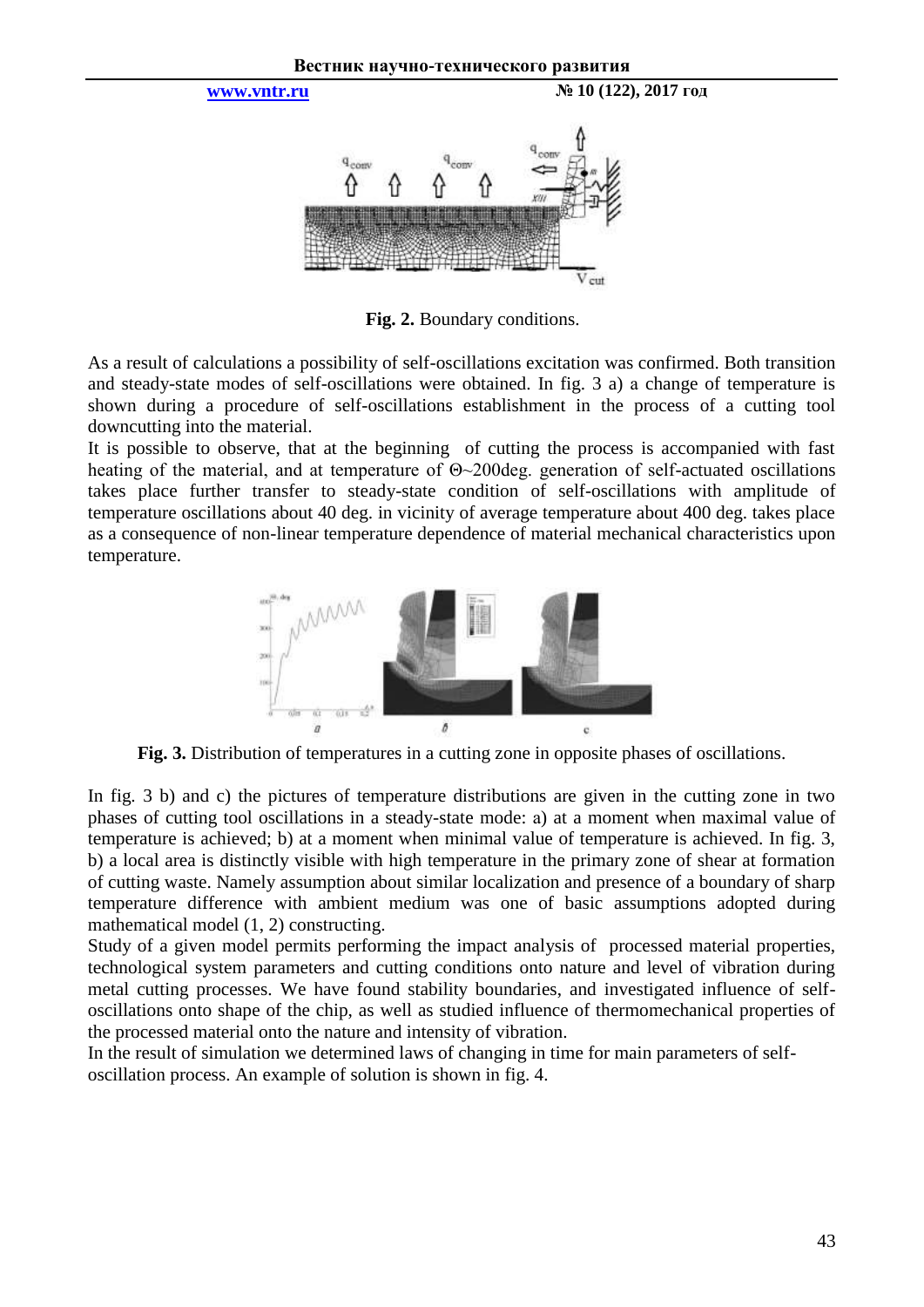



**Fig. 4.** Graphic charts of main parameters changing in time for steady state self-oscillating process.

Here: 1 is a curve of cutting tool oscillations; 2 is a curve for the cutting tool speed with respect a half-finished article moving at a constant speed; 3 is a curve for the cutting force; 4 is a curve for the temperature in a contact zone for the cutting tool and the cutting waste.

Oscillations of the cutting tool take place at a frequency of elastic system self-oscillations according to a law close to harmonic (curve 1). But relative speed of the cutting tool has a segment, where this speed is equal to zero, i.e. the cutting tool is immovable with respect to a half-finished article and its speed in absolute motion is equal to a speed of the product. During the mutual motion the energy from a drive of a half-finished article is saved by the cutting tool elastic system, and then, when the force of a spring will be sufficient for overcoming the cutting resistance, a countermotion of the cutting tool begins. From comparing a chart of relative speed with a chart of temperature changing (curve 4) it is seen, that for motion in the same direction and relative stop of motion the temperature in the cutting zone decreases, and during the countermotion it increases. Namely such change of temperatures creates conditions for emergence and support of self-oscillations.

Special attention should be given to a chart of cutting force dependence from time (curve 3). The cutting force on the average follows the change of temperature, but its chart comprises additional high-frequency components. It seems likely that they are consequences of discontinuity of the contact line connecting the cutting waste and a half-finished article. Correctness of this assumption is confirmed by the fact that the frequency of such high-frequency oscillations is approximately equal to the frequency of destruction of finite elements on the contact line. A certain contribution into the overall picture of cutting force oscillations are made by elastic oscillations of the cutting waste.

It is interesting to pay attention onto an indicative gap observed on the chart on the boundary of transition to a segment of relative stop of the cutting tool. This gap is explained by passage of segments where elastic unloading and loading take place in the cutting zone at transfer from plastic deformation to elastic loaded condition and vice versa.